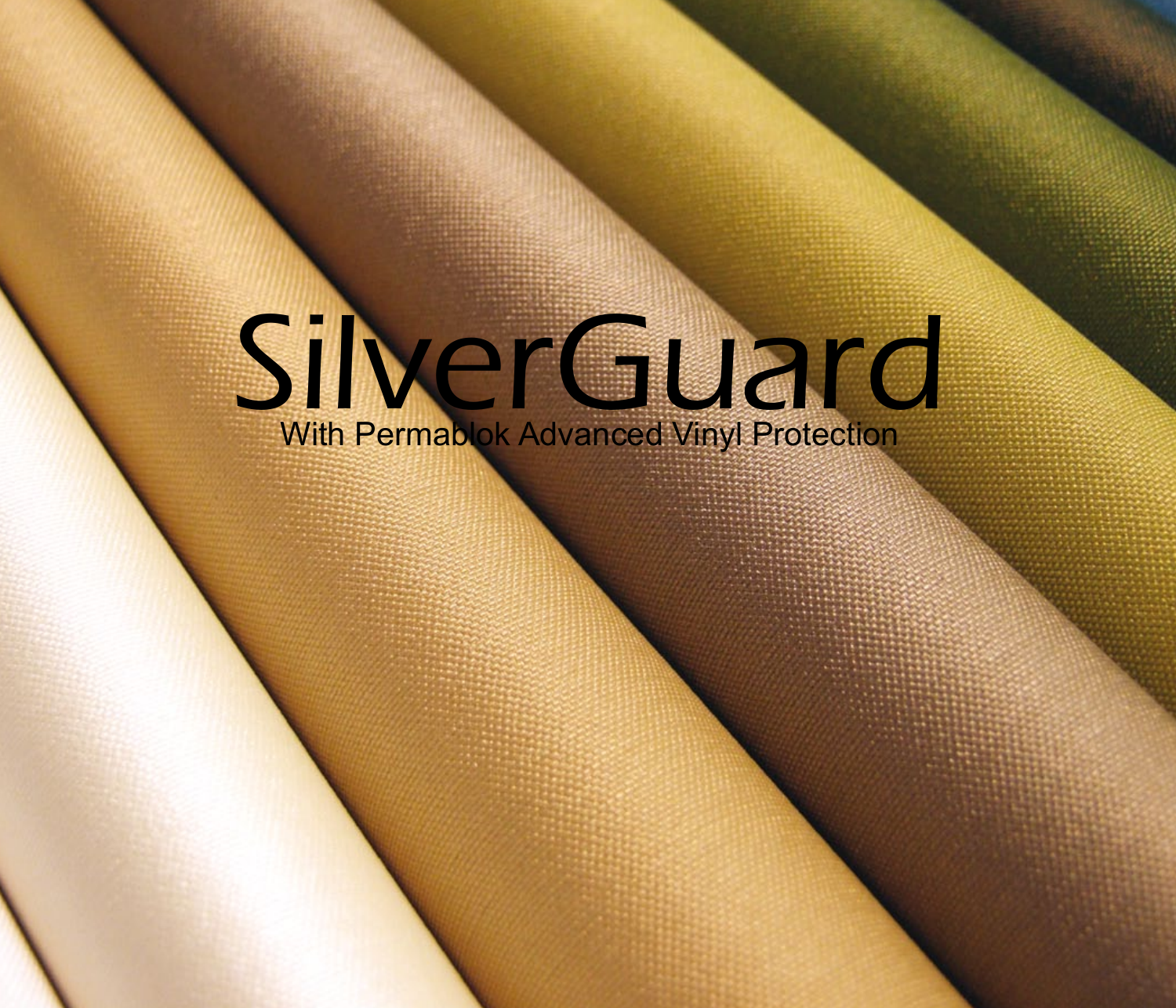

### Osafe

*SILVERGUARD®* is a natural environmentally friendly bacteriafighting defense to inhibit odor and stain causing bacteria, plus the *SILVERGUARD* technology is EPA registered and FDA approved.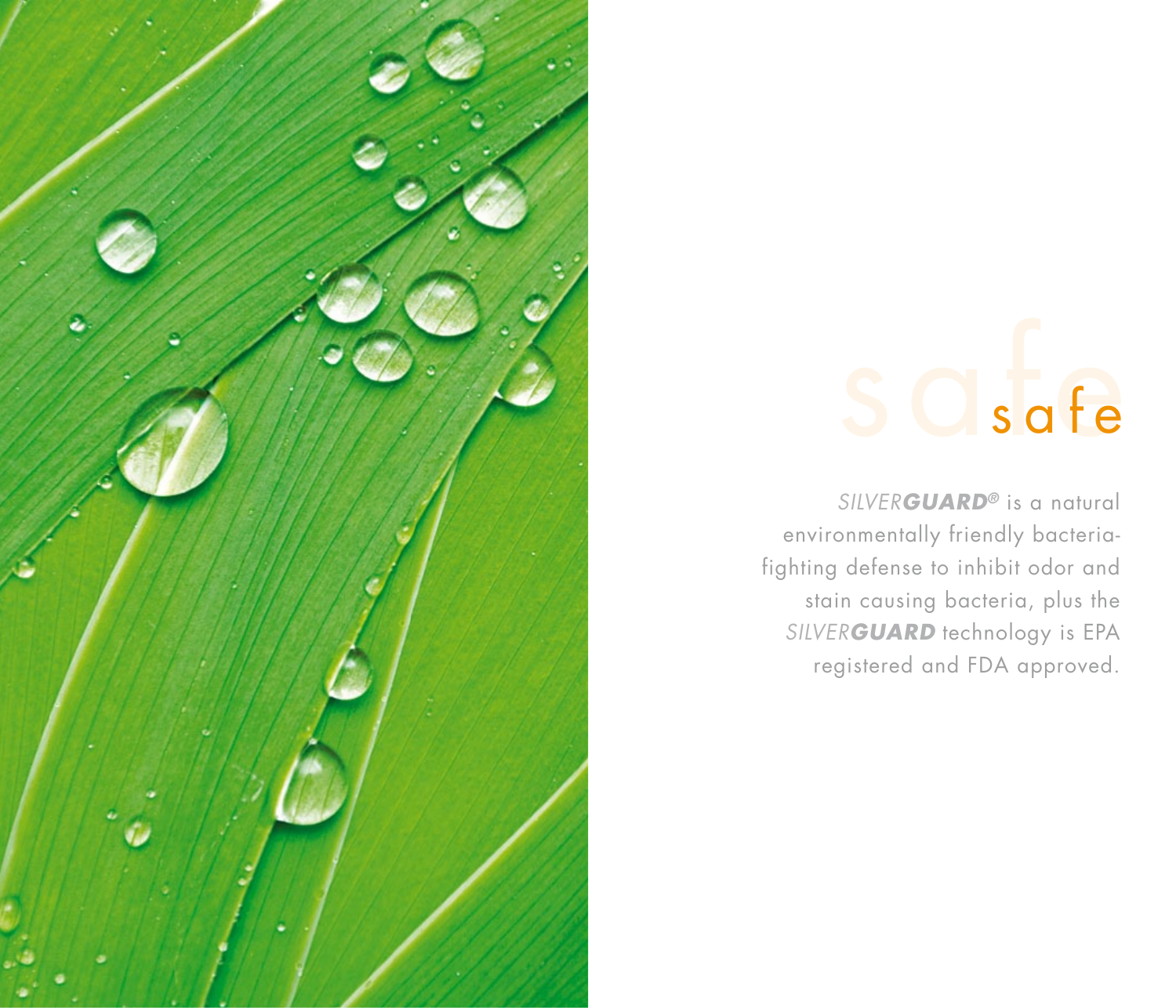#### eliable

*SILVERGUARD®* stays fresh and lasts longer than other silver ion based products due to the proprietary manufacturing process which promotes a controlled release of antimicrobial properties. It continues to provide its bacteriafighting protection after repetitive cleanings.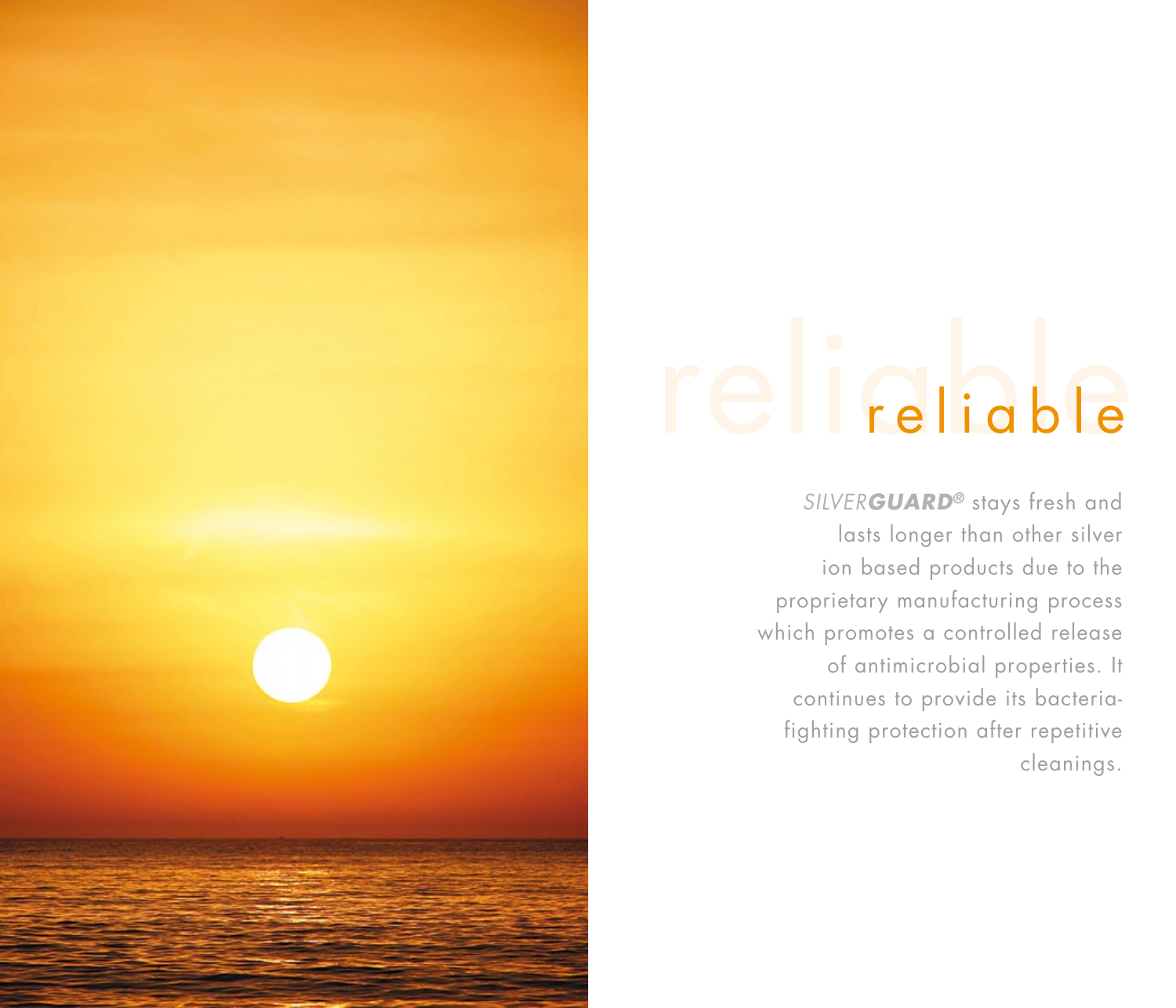

## Ceffective

The elemental protection of silver in *SILVERGUARD®* is an antimicrobial agent. It is safe and efficient in diminishing odors, promoting freshness, and extending the life cycle of a product by attacking bacteria and other destructive microorganisms.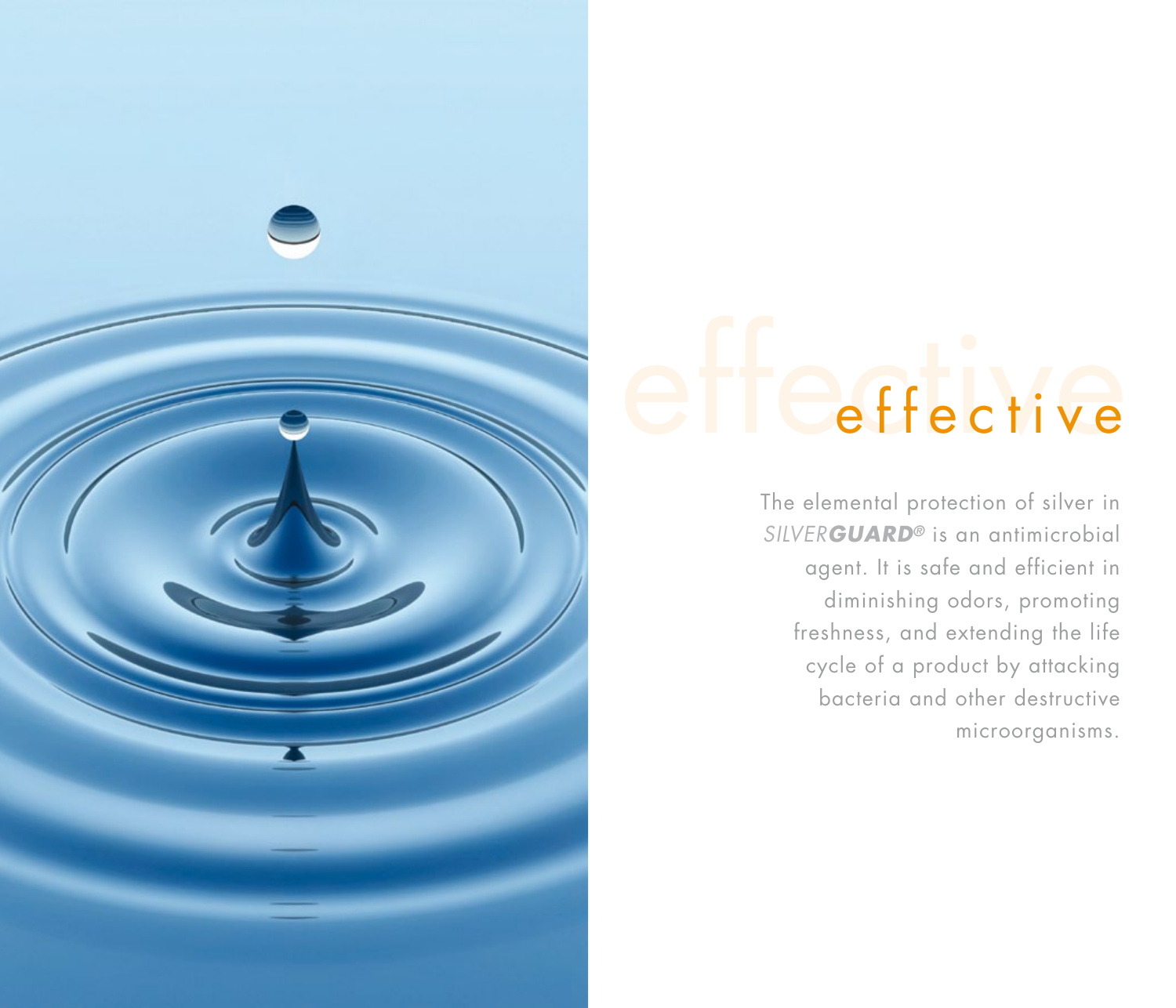Spradling vinyl treated with *SILVERGUARD®* is the ideal choice for:

*healthcare*

*hospitality* 

*food service*

*corporate interiors*

*residential interiors*



#### *SILVERGUARD* inhibits the growth of:



*SILVERGUARD* has also been shown to control a wide range of odor and stain causing bacteria, including:

*Staphylococcus aureus*

*MRSA*

*Salmonella choleraesuis*

*E. coli*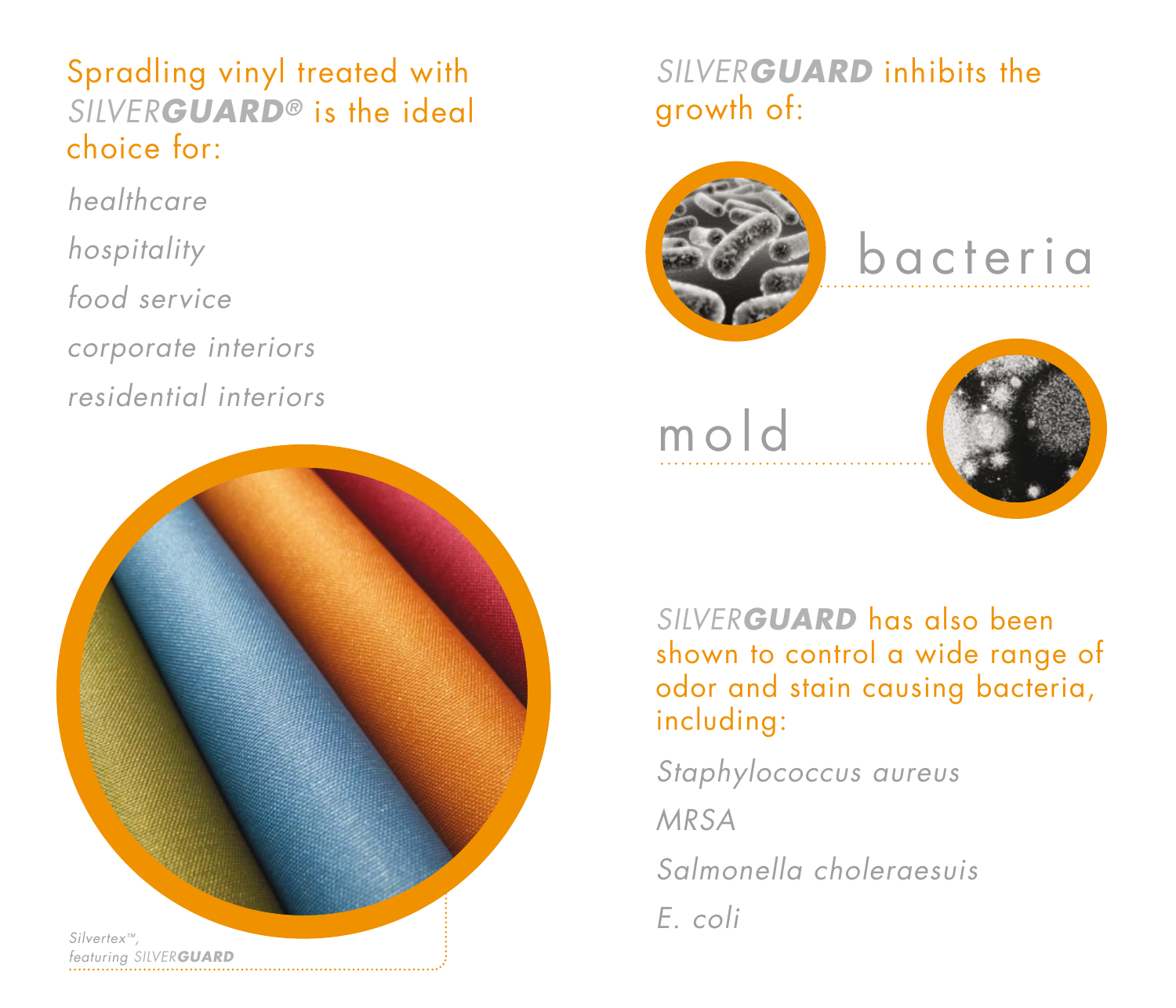

#### how it works

Silver ions engineered into the unique chemistry of *SILVERGUARD* are highly effective against bacteria because they destroy microorganisms through multiple paths. *SILVERGUARD* attacks the bacteria cell wall, disrupts protein metabolism within the cell, and forms complexes with other biomolecules in the cell to alter cell functions. These ions are slowly released out of their inorganic matrix in the presence of moisture. *SILVERGUARD* is released as needed to effectively control bacterial growth, while leaving sufficient quantities of *SILVERGUARD* to retain antibacterial protection.